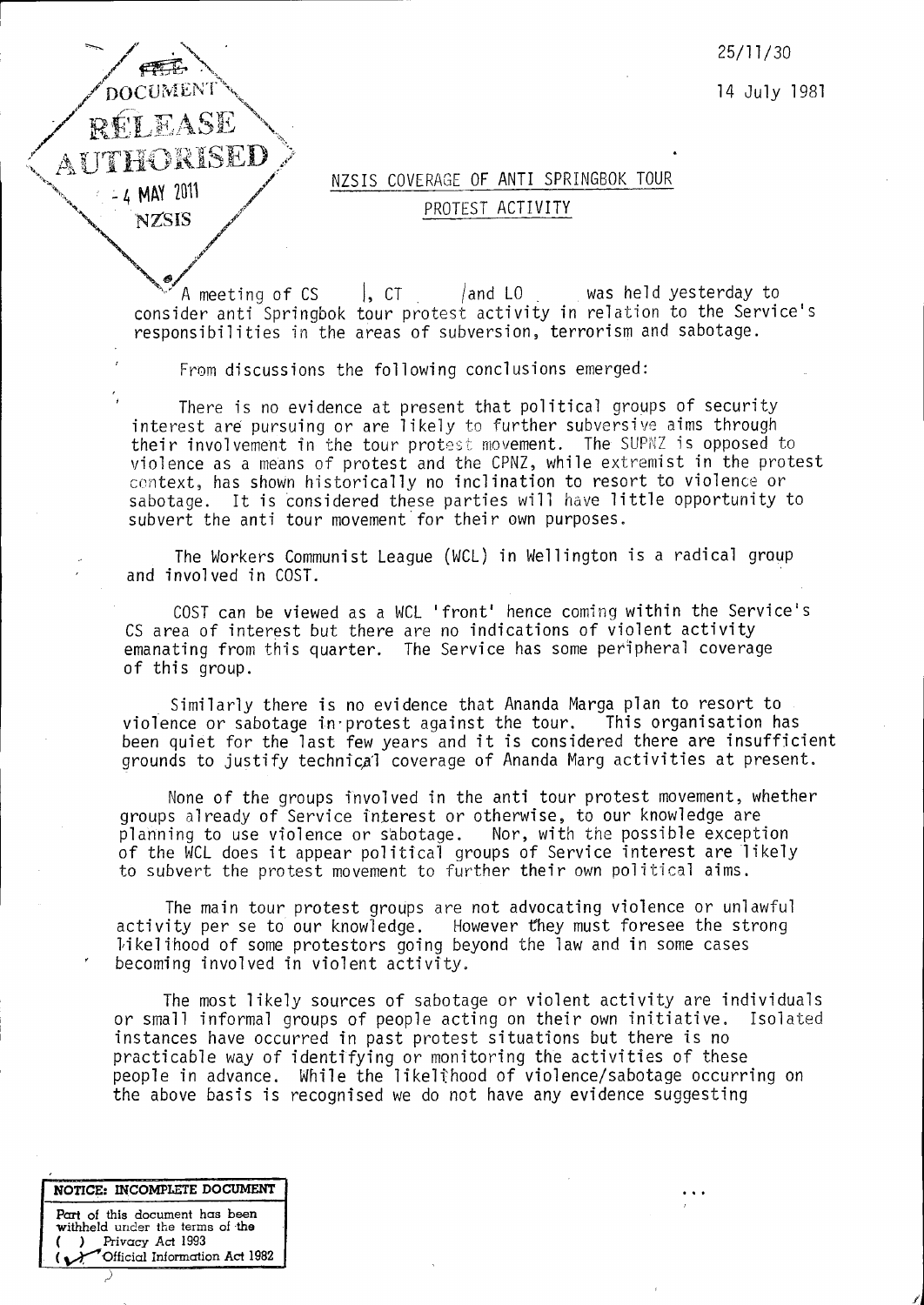organised violence or sabotage is being planned *by* organisations. The matter in our view is predominantly a law and order one hence no extensions of Service coverage with regard to the tour is considered appropriate.

In view of the express prohibition in Section  $4$  (2) b of the NZSIS Act against surveillance of lawful dissent it is felt some clear indications of likely acts of terrorism, sabotage or subversion, which are not evident, would be needed to justify an extension of the coverage presently given by the Service to anti tour protest activity.

Attached is a brief appendix by CS dn individuals involved recently in protest incidents directed at the Prime Minister.

/

LO

CS

CT

山王 **DOCUMENT RELEASE** AUTHORISED  $-4$  MAY 2011 **NZSIS**